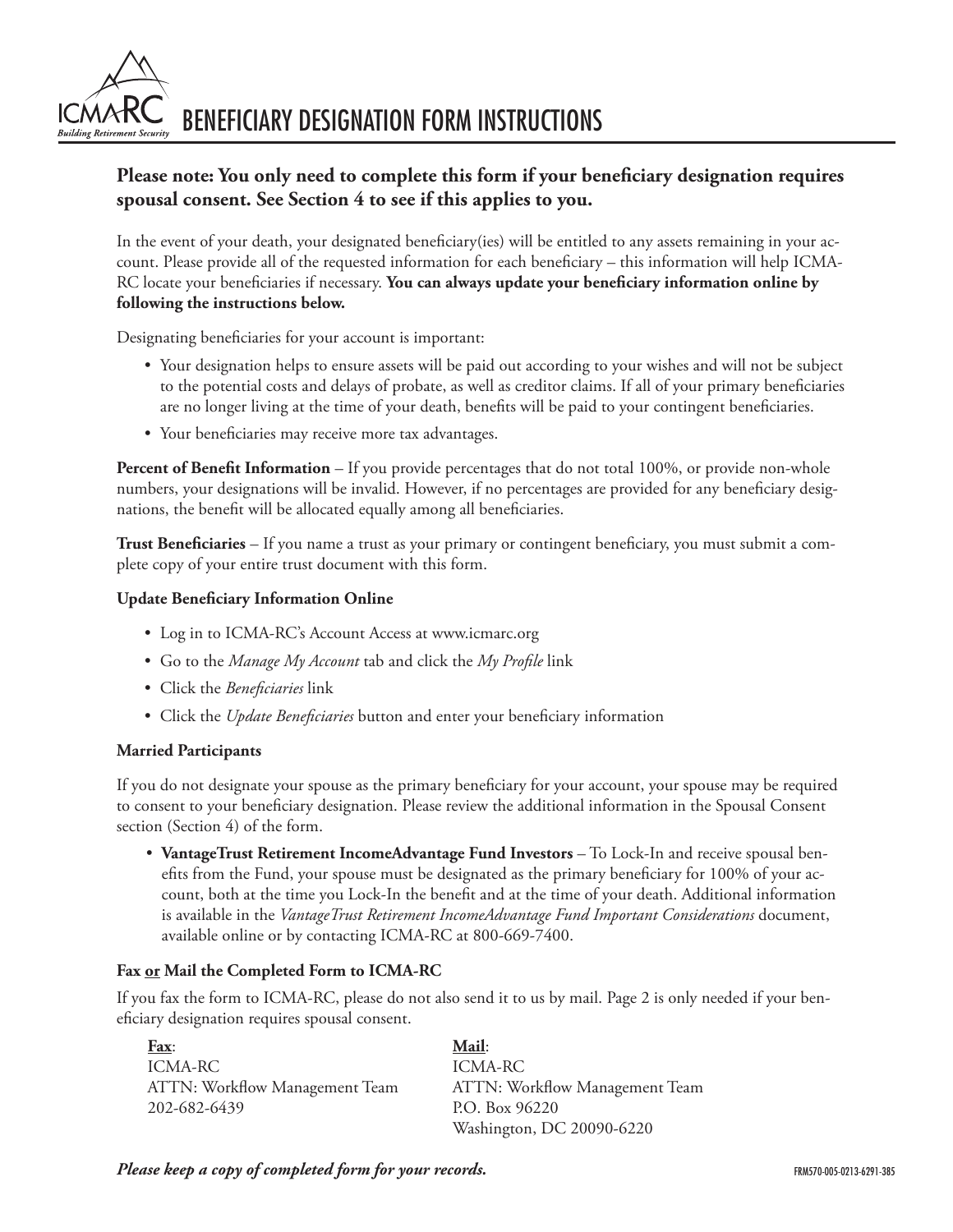

# BENEFICIARY DESIGNATION FORM - PAGE 1 OF 2

- 1) Use this form to designate beneficiaries for your employer-sponsored retirement plan with ICMA-RC.
- 2) **You only need to complete this form if your beneficiary designation requires spousal consent**. Otherwise, you may update your beneficiary information quickly and securely via Account Access at www.icmarc.org.
	- **Spousal Consent** If you are married and do not designate your spouse as primary beneficiary for your account, your spouse may be required to consent to your designation by signing Section 4 of this form. Please refer to Section 4 for additional information.

#### **1. PERSONAL INFORMATION**

| <b>Employer Plan Number</b><br><b>Employer Plan Name</b>                    |                                                                                                                                                                                                                                                                                                                                                                                                            |                                                                                                 |                                                |
|-----------------------------------------------------------------------------|------------------------------------------------------------------------------------------------------------------------------------------------------------------------------------------------------------------------------------------------------------------------------------------------------------------------------------------------------------------------------------------------------------|-------------------------------------------------------------------------------------------------|------------------------------------------------|
| <b>Social Security Number (for tax-reporting purposes)</b>                  | <b>Date of Birth</b>                                                                                                                                                                                                                                                                                                                                                                                       |                                                                                                 |                                                |
| <b>Full Name of Participant</b>                                             |                                                                                                                                                                                                                                                                                                                                                                                                            | <b>Email Address</b>                                                                            |                                                |
| Last                                                                        | First                                                                                                                                                                                                                                                                                                                                                                                                      | M.I.                                                                                            |                                                |
| FICIARY DESIGNATION                                                         |                                                                                                                                                                                                                                                                                                                                                                                                            |                                                                                                 |                                                |
| $\bullet$<br>Use whole percentages only (e.g., 50%, not 33.33% or 33 1/3%). | Update your beneficiary designations and/or designate additional beneficiaries at any time via Account Access at www.icmarc.org.<br>Your "Primary" beneficiary(ies) must total 100% and your "Contingent" beneficiary(ies) if applicable must also total 100%.<br>Check one "Beneficiary Type" and one "Relationship" for each beneficiary. Failure to do so may result in your designation being invalid. |                                                                                                 |                                                |
| Beneficiary Type: M Primary                                                 | Relationship (Check One): Spouse Mon-Spouse MTrust* MC Charity MEstate                                                                                                                                                                                                                                                                                                                                     |                                                                                                 |                                                |
| Name                                                                        |                                                                                                                                                                                                                                                                                                                                                                                                            |                                                                                                 | $\frac{8}{\%}$ of Benefit<br>(whole $\%$ only) |
| Beneficiary Type (Check One): Primary I Contingent                          | Relationship (Check One): □ Spouse □ Non-Spouse □ Trust* □ Charity □ Estate                                                                                                                                                                                                                                                                                                                                |                                                                                                 |                                                |
| Name                                                                        |                                                                                                                                                                                                                                                                                                                                                                                                            | __ __ /__ __ /__ __ __ __ __ __ __ ___ ___ ___ ___ ___ ___ ___ ___ ___ ___ ___<br>Date of Birth | $\frac{1}{\%}$ of Benefit<br>(whole % only)    |
| Beneficiary Type (Check One): Primary I Contingent                          | Relationship (Check One): Spouse D Non-Spouse D Trust* D Charity D Estate                                                                                                                                                                                                                                                                                                                                  |                                                                                                 |                                                |
| Name                                                                        |                                                                                                                                                                                                                                                                                                                                                                                                            |                                                                                                 | % of Benefit<br>(whole % only)                 |
| Beneficiary Type (Check One): Primary I Contingent                          | Relationship (Check One): 0 Spouse 0 Non-Spouse 0 Trust* 0 Charity 0 Estate                                                                                                                                                                                                                                                                                                                                |                                                                                                 |                                                |
| Name                                                                        |                                                                                                                                                                                                                                                                                                                                                                                                            |                                                                                                 | % of Benefit<br>(whole % only)                 |
| Beneficiary Type (Check One): Primary I Contingent                          | Relationship (Check One): 5 Spouse 5 Non-Spouse 5 Trust* 5 Charity 5 Estate                                                                                                                                                                                                                                                                                                                                |                                                                                                 |                                                |
| Name                                                                        | $\frac{1}{\text{Date of Birth}}$ -- $\frac{1}{\text{Date of Birth}}$ -- ------                                                                                                                                                                                                                                                                                                                             | Social Security Number                                                                          | % of Benefit<br>(whole % only)                 |

*\*Trust Beneficiaries – You must submit a copy of your entire trust document with this form.* 

Designate additional beneficiaries online after your account is established, or write "see attached sheet" and attach and sign a separate piece of paper with your name, plan number, Social Security number, and the addition *beneficiary information.*

| <b>3. SIGNATURES</b>                    |       |     |      |  |
|-----------------------------------------|-------|-----|------|--|
|                                         |       |     |      |  |
|                                         |       |     |      |  |
| <b>Participant Signature</b>            | Month | Dav | Year |  |
|                                         |       |     |      |  |
|                                         |       |     |      |  |
| <b>Employer Signature (if required)</b> | Month | Day | Year |  |

ICMA-RC • Attn: Workflow Management Team • P.O. Box 96220 • Washington, DC 20090-6220 • Toll Free 800-669-7400 • En Español 800-669-8216 • www.icmarc.org • Fax 202-682-6439